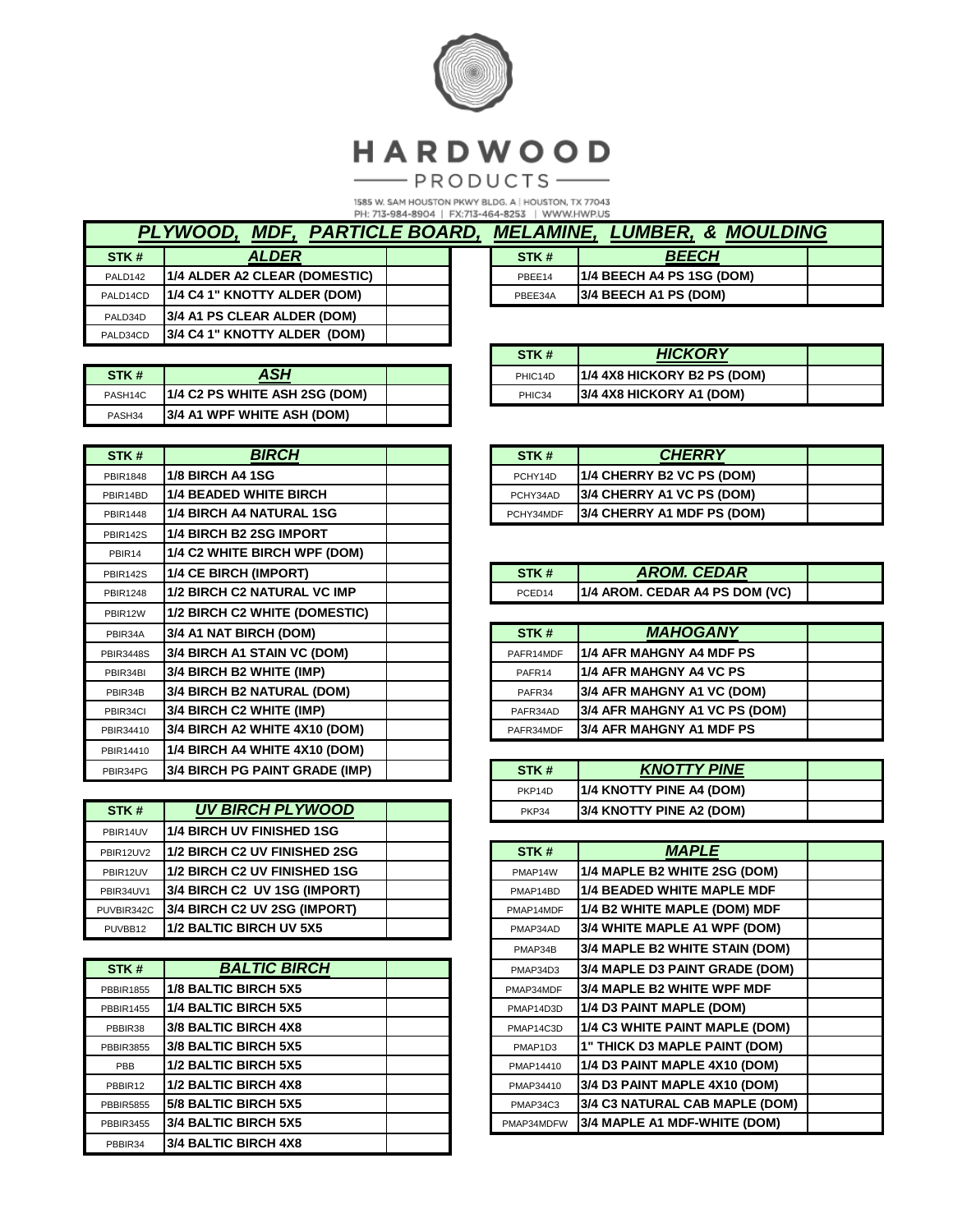| <b>MEDIUM DENSITY FIBERBOARD</b> |                        |  | <b>MELAMINE</b> |                              |
|----------------------------------|------------------------|--|-----------------|------------------------------|
| STK#                             | <b>MDF</b>             |  |                 |                              |
| PFBD1448                         | 1/4 A-GRADE MDF        |  | STK#            | <b>ALMOND MELAMINE</b>       |
| PFBD3848                         | 3/8 A-GRADE MDF        |  | PMPN141A        | 1/4 MELAMINE 1S ALMOND (MDF) |
| <b>PFBD1248</b>                  | 1/2 A-GRADE MDF        |  | PMPN342A        | 3/4 MELAMINE 2S ALMOND (PTB) |
| <b>PFBD5848</b>                  | <b>5/8 A-GRADE MDF</b> |  |                 |                              |
| PFBD3448                         | 3/4 A-GRADE MDF        |  | STK#            | <b>BLACK MELAMINE</b>        |
| PFBD34410                        | 3/4 A-GRADE MDF 4X10   |  | PMPN141B        | 1/4 MELAMINE 1S BLACK (MDF)  |
| PFBD34510                        | 3/4 A-GRADE MDF 5X10   |  | PMPN58BFB       | 5/8 MELAMINE 2S BLACK (MDF)  |
| PFBD148                          | 1" A GRADE MDF         |  | PMPN342B        | 3/4 MELAMINE 2S BLACK (PTB)  |
| PMDF34LITE                       | 3/4 (ARAUCO) LITE MDF  |  | PMPN342BFB      | 3/4 MELAMINE 2S BLACK (MDF)  |

**STK # PARTICLE BOARD PTB3448** 3/4 PARTICLE BOARD TEMSTOCK

| STK#          | <b>RED OAK</b>                |  | PMPN14DGA | 1/4 MELAMINE DARKGREY/ALMOND        |
|---------------|-------------------------------|--|-----------|-------------------------------------|
| <b>PRO141</b> | 1/4 RED OAK B4 1SG (IMP)      |  | PMPN34DG  | l3/4 MELAMINE 2S LONDON GREY PTB    |
| PRO14C        | 1/4 RED OAK C3 2SG (DOM)      |  |           |                                     |
| PRO12S        | 1/2 RED OAK B2 (DOM)          |  | STK#      | <b>MAPLE MELAMINE</b>               |
| <b>PRO34</b>  | 3/4 RED OAK B2 VC (IMP)       |  | PMPN14MG  | 1/4 MELAMINE MAPLE/LIGHTGREY        |
| PRO34B2       | 3/4 RED OAK B2 STAIN (DOM)    |  | PMPN342HM | <b>3/4 HARDROCK MAPLE 2SG (PTB)</b> |
| PRO34MDF      | 3/4 RED OAK A1 MDF PS (DOM)   |  |           |                                     |
| PRO34APS      | 3/4 RED OAK A2 PS (DOM)       |  | STK#      | <b><i>WHITE MELAMINE</i></b>        |
| PRO34A        | 3/4 RED OAK STAIN A1 VC (DOM) |  | PMPN141W  | 1/4 MELAMINE 1S WHITE MDF           |

|           | <b>WALNUT</b>                      |  | PMPN142D        | <b>11/4 MELAMINE 2S WHITE MDF</b>   |
|-----------|------------------------------------|--|-----------------|-------------------------------------|
| PWAL14D   | <b>11/4 WALNUT B4 PS (DOM)</b>     |  | PMPN12W         | 11/2 MELAMINE 2S WHITE (PTB)        |
| PWAL34AD  | <b>13/4 WALNUT A1 VC PS (DOM)</b>  |  | <b>PMPN582W</b> | <b>15/8 MELAMINE 2S WHITE (MDF)</b> |
| PWAL34MDF | <b>13/4 WALNUT A1 MDF PS (DOM)</b> |  | PMPN58WFB       | <b>15/8 MELAMINE 2S BLACK (MDF)</b> |

| STK #               | <b>WHITE OAK</b>               |  | PMPN34     | <b>13/4 MELAMINE 2S WHITE</b>       |
|---------------------|--------------------------------|--|------------|-------------------------------------|
| PWO <sub>14</sub> C | 1/4 WHITE OAK C2 PS 1SG (DOM)  |  | PMPN34VCW  | <b>13/4 MELAMINE 2S WHITE VC</b>    |
| PWO34AD             | I3/4 WHITE OAK A1 P/S VC (DOM) |  | PMPN342WFB | <b>13/4 MELAMINE 2S WHITE (MDF)</b> |
|                     |                                |  |            |                                     |

|                 | <b>LAUAN</b>                 |  |
|-----------------|------------------------------|--|
| <b>PLUN1848</b> | <b>11/8 LAUAN/MERANTI VC</b> |  |

| STK #    | <b>BENDER BOARD</b>         |  |
|----------|-----------------------------|--|
| PRRD3884 | <b>3/8 8X4 BENDER BOARD</b> |  |

| STK#        | MDC                             |  |
|-------------|---------------------------------|--|
| <b>PMDO</b> | <b>13/4 MDO FIR PLYWOOD 2SG</b> |  |



## *MEDIUM DENSITY FIBERBOARD MELAMINE*

| STK#     | <b>ALMOND MELAMINE</b>              |  |
|----------|-------------------------------------|--|
| PMPN141A | 1/4 MELAMINE 1S ALMOND (MDF)        |  |
| PMPN342A | <b>3/4 MELAMINE 2S ALMOND (PTB)</b> |  |

| STK#       | <b>BLACK MELAMINE</b>              |  |
|------------|------------------------------------|--|
| PMPN141B   | 1/4 MELAMINE 1S BLACK (MDF)        |  |
| PMPN58BFB  | 5/8 MELAMINE 2S BLACK (MDF)        |  |
| PMPN342B   | 3/4 MELAMINE 2S BLACK (PTB)        |  |
| PMPN342BFB | <b>3/4 MELAMINE 2S BLACK (MDF)</b> |  |

| STK#      | <b>GREY MELAMINE</b>                    |  |
|-----------|-----------------------------------------|--|
| PMPN14MG  | <b>11/4 MELAMINE MAPLE/LIGHTGREY</b>    |  |
| PMPN342LG | 3/4 MELAMINE 2S LIGHT GREY (PTB)        |  |
| PMPN14DGA | 1/4 MELAMINE DARKGREY/ALMOND            |  |
| PMPN34DG  | <b>13/4 MELAMINE 2S LONDON GREY PTB</b> |  |

| STK#      | <b>MAPLE MELAMINE</b>               |  |
|-----------|-------------------------------------|--|
| PMPN14MG  | 1/4 MELAMINE MAPLE/LIGHTGREY        |  |
| PMPN342HM | <b>3/4 HARDROCK MAPLE 2SG (PTB)</b> |  |

| (A2 PS (DOM)       | STK#       | <b><i>WHITE MELAMINE</i></b>        |  |
|--------------------|------------|-------------------------------------|--|
| (STAIN A1 VC (DOM) | PMPN141W   | 1/4 MELAMINE 1S WHITE MDF           |  |
|                    | PMPN14BW   | <b>1/4 MELAMINE WHITE/BLACK MDF</b> |  |
| <b>WALNUT</b>      | PMPN142D   | 1/4 MELAMINE 2S WHITE MDF           |  |
| <b>B4 PS (DOM)</b> | PMPN12W    | 1/2 MELAMINE 2S WHITE (PTB)         |  |
| A1 VC PS (DOM)     | PMPN582W   | 5/8 MELAMINE 2S WHITE (MDF)         |  |
| A1 MDF PS (DOM)    | PMPN58WFB  | 5/8 MELAMINE 2S BLACK (MDF)         |  |
|                    | PMPN341W   | 3/4 MELAMINE 1S WHITE (PTB)         |  |
| <b>HITE OAK</b>    | PMPN34     | 3/4 MELAMINE 2S WHITE               |  |
| AK C2 PS 1SG (DOM) | PMPN34VCW  | <b>3/4 MELAMINE 2S WHITE VC</b>     |  |
| AK A1 P/S VC (DOM) | PMPN342WFB | 3/4 MELAMINE 2S WHITE (MDF)         |  |
|                    | PMPN34VCB  | <b>3/4 MELAMINE 2S BLACK VC</b>     |  |



# HARDWOOD - PRODUCTS-

1585 W. SAM HOUSTON PKWY BLDG. A | HOUSTON, TX 77043 PH: 713-984-8904 | FX:713-464-8253 | WWW.HWP.US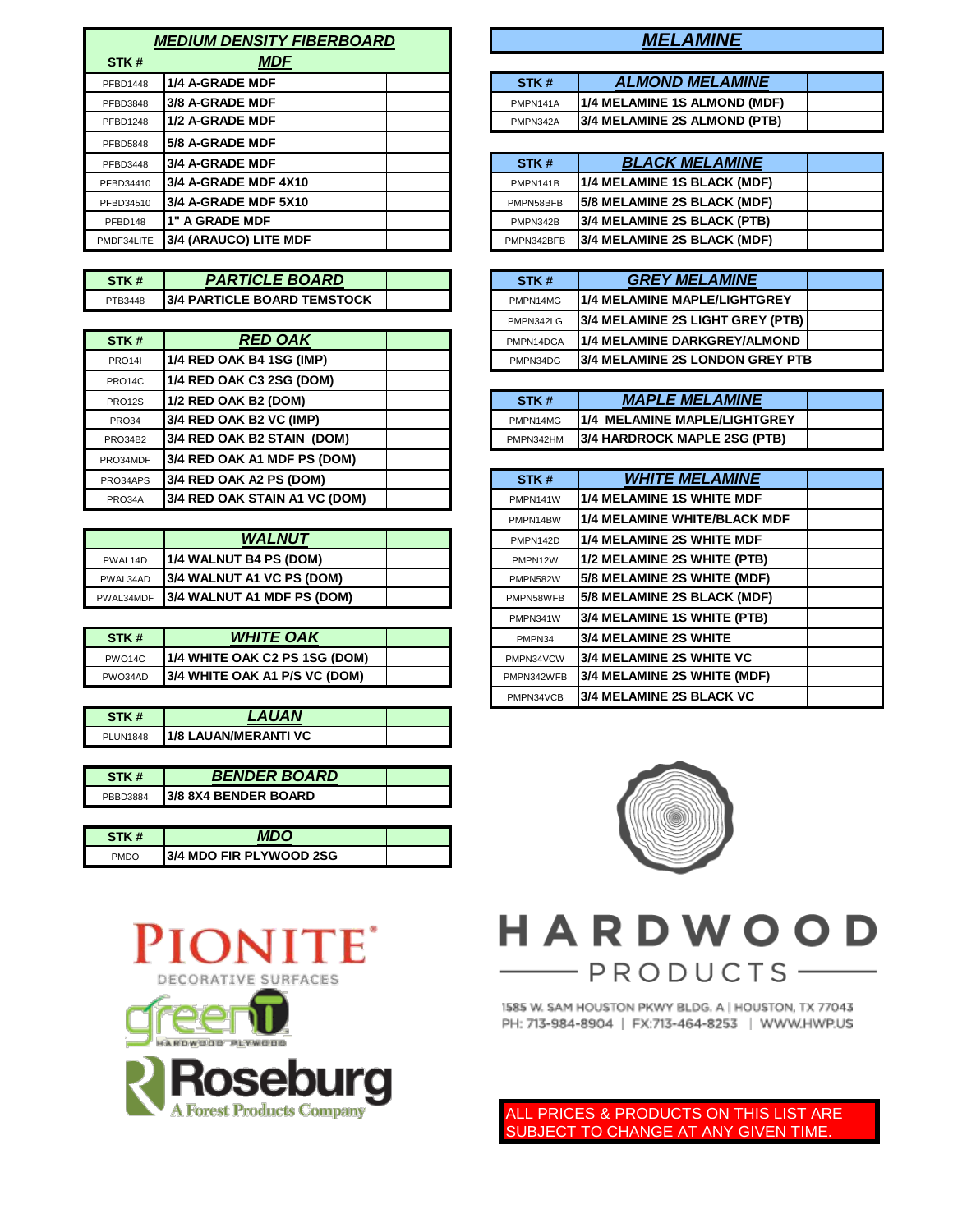## *MOULDINGS*

| STK#         | <b>ALDER MOULDINGS</b>      |  | STK#           | <b>MAHOGANY MOULDINGS</b>      |
|--------------|-----------------------------|--|----------------|--------------------------------|
| <b>WALDN</b> | DN CLOVER EDGE 3/8 X 3/4    |  | WHMGB11        | <b>B11 BASE 4 1/2</b>          |
| WALPM5       | 1/4 X 1-1/4 PM5 PANEL       |  | WHMGCM3        | <b>CM3 EDGE MOULD</b>          |
| WALPM6       | 15/16 X 1-9/16 PM6 PANEL    |  | WHMGCM6        | <b>CM6 LIP MOULD</b>           |
| WALCM12      | <b>CM 12 LIP MOULDING</b>   |  | WHMGCR48       | <b>4 1/4 CROWN</b>             |
| WALQR        | <b>QUARTER ROUND</b>        |  | WHMGCR52       | 1/2 X 2-3/4 CROWN              |
| <b>WALCO</b> | <b>COVE MOULDING</b>        |  | WHMGCR7        | <b>CR 7 CHAIR RAIL</b>         |
| <b>WALSM</b> | <b>FLAT SCREEN MOULDING</b> |  | WHMGPM5        | 3/4 X 1-1/4 PM 5 PANEL         |
| WALCM3       | <b>CM3 MOULDING</b>         |  | <b>WHMGQR</b>  | <b>3/4 QUARTER ROUND</b>       |
| WALSHOE      | SHOE MOULDING 1/2 X 3/4     |  | <b>WHMGSM</b>  | <b>IFLAT SCREEN</b>            |
| WALCR48      | 4 1/4 CROWN MOULDING        |  | <b>WHMGCO</b>  | COVE 3/4 X 3/4                 |
| WALCR52      | 1/2 X 2-3/4 CROWN           |  | <b>WHMGOSC</b> | <b>OUSTSIDE CORNER 1" X 1"</b> |

| STK#    | <b>ASH MOULDINGS</b>          |  | <b>WHMGDF</b>   | DF DECORATIVE 11/16"X1-1/2"       |
|---------|-------------------------------|--|-----------------|-----------------------------------|
| WASSM   | 1/4" X 3/4" SCREEN MOULDING   |  | <b>WHMGHR</b>   | 1-1/2" HALF ROUND                 |
| WASQR   | <b>QUARTER ROUND MOULDING</b> |  | WHMGPM1         | <b>PM1 PANEL MOULD</b>            |
| WASPM6  | 15/16 X 1-9/16 PM6 PANEL      |  | WHMGC11         | <b>C11 CASING MOULDING</b>        |
| WASPM1  | <b>PM1 PANEL MOULDING</b>     |  | <b>WHMGSHOE</b> | 1/2" X 3/4" SHOE MOULDING         |
| WASPM5  | <b>PM5 PANEL MOULDING</b>     |  | WHMGCO85        | <b>1"-3/4" WIDE COVE MOULDING</b> |
| WASCM6  | <b>CM6 LIP MOULDING</b>       |  | <b>WHMGSMBD</b> | <b>BEADED SCREEN MOULDING</b>     |
| WASSHOE | SHOE MOULDING 1/2 X 3/4       |  | <b>WHMGFLUT</b> | FLUTED/BEADED 3-1/4"              |
| WASBD75 | <b>BED MOULD</b>              |  | WHMGCR55        | <b>51/2 CROWN MOULDING</b>        |
| WASSMBD | <b>BEADED SCREEN MOULD</b>    |  | WHMGPM6         | 3/4 X 2" PM 6 PANEL               |
| WASCR48 | <b>4 1/4 CROWN MOULDING</b>   |  |                 |                                   |
| WASCM12 | <b>CM12 LIP MOULD</b>         |  | STK#            | <b>POPLAR MOULDINGS</b>           |
| WASCR52 | 1/2 X 2-3/4 CROWN             |  | WPOB11          | 4-1/2 B11 BASE MOULDING           |

| STK#           | <b>CHERRY MOULDINGS</b>           |  | WPOCM12            | <b>CM 12 LIP MOULDING</b>      |
|----------------|-----------------------------------|--|--------------------|--------------------------------|
| WCHCM3         | <b>CM 3 EDGE MOULD</b>            |  | WPOCM3             | <b>CM 3 EDGE MOULDING</b>      |
| WCHCM6         | 7/8 X 1-1/2 CM 6 LIP              |  | WPOCM6             | <b>CM 6 LIP MOULDING</b>       |
| <b>WCHCO</b>   | <b>COVE MOULDING</b>              |  | <b>WPOCO</b>       | <b>COVE MOULDING 3/4"X3/4"</b> |
| WCHCR48        | 9/16 X 4-1/4 CROWN                |  | WPOCR48            | 9/16 X 4-1/4 CROWN             |
| WCHCR52        | 1/2 X 2-3/4 CROWN                 |  | WPOCR52            | <b>2-3/4 CROWN</b>             |
| WCHCR7         | <b>CR 7 CHAIR RAIL</b>            |  | WPOCR7             | <b>CR 7 CHAIR RAIL</b>         |
| <b>WDN</b>     | DN CLOVER EDGE 1/4 X 3/4          |  | <b>WPODF</b>       | <b>DF CLOVER 11/16 X 1 1/2</b> |
| <b>WCHFLUT</b> | <b>FLUTED/BEADED CASING 3 1/4</b> |  | <b>WPODN</b>       | DN CLOVER EDGE 1/4 X 3/4       |
| WCHPM5         | 1/4 X1-1/4 PM5 PANEL              |  | <b>WPOFLUT</b>     | <b>FLUTED/BEADED 3-1/4</b>     |
| WCHPM6         | 15/16 X 1-9/16 PM6 PANEL          |  | WPOPCR48           | <b>CR48 CROWN MOULDING</b>     |
| <b>WCHSM</b>   | <b>FLAT SCREEN</b>                |  | WPOPM <sub>5</sub> | <b>PM 5 MOULDING</b>           |
| <b>WCHOSC</b>  | <b>OUSTSIDE CORNER 1" X 1"</b>    |  | WPOPM6             | <b>PM 6 MOULDING</b>           |
| <b>WCHDF</b>   | <b>11/16" X 1-1/2" MOULDING</b>   |  | <b>WPOSM</b>       | <b>SCREEN MOULD</b>            |
| <b>WCHHR</b>   | <b>1-1/2" HALF ROUND</b>          |  | <b>WPOSMBD</b>     | <b>BEADED SCREEN MOULD</b>     |
| <b>WCHOR</b>   | 3/4" X 3/4" QUARTER ROUND         |  | <b>WPOOSC</b>      | <b>OUTSIDE CORNER 1" X 1"</b>  |
| <b>WCHSHOE</b> | 1/2" X 3/4" SHOE MOULDING         |  | <b>WPOHR</b>       | <b>1-1/2 HALF ROUND</b>        |
| WCHBD75        | <b>BED MOULD</b>                  |  | WPOPM1             | <b>PM1 PANEL MOULD</b>         |
| <b>WCHSMBD</b> | 1/4"X3/4" BEADED SCREEN MOULD     |  | WPOPM1             | <b>PM1 PANEL MOULD</b>         |
| WCHMCM12       | <b>CM12 LIP MOULD</b>             |  | WPOTA4             | <b>CASING TA4 2-1/2"</b>       |
| <b>WCHQR</b>   | 3/4 X 3/4 QUARTER ROUND           |  | <b>WPOSHOE</b>     | SHOE MOULD 1/2"X3/4"           |
|                |                                   |  |                    |                                |

| STK#            | <b>MAHOGANY MOULDINGS</b>         |  |
|-----------------|-----------------------------------|--|
| WHMGB11         | <b>B11 BASE 4 1/2</b>             |  |
| WHMGCM3         | <b>CM3 EDGE MOULD</b>             |  |
| WHMGCM6         | <b>CM6 LIP MOULD</b>              |  |
| WHMGCR48        | <b>4 1/4 CROWN</b>                |  |
| WHMGCR52        | 1/2 X 2-3/4 CROWN                 |  |
| WHMGCR7         | <b>CR 7 CHAIR RAIL</b>            |  |
| WHMGPM5         | 3/4 X 1-1/4 PM 5 PANEL            |  |
| <b>WHMGOR</b>   | <b>3/4 QUARTER ROUND</b>          |  |
| <b>WHMGSM</b>   | <b>FLAT SCREEN</b>                |  |
| <b>WHMGCO</b>   | COVE 3/4 X 3/4                    |  |
| <b>WHMGOSC</b>  | <b>OUSTSIDE CORNER 1" X 1"</b>    |  |
| <b>WHMGDN</b>   | <b>DN DECORATIVE 1/4"X3/4"</b>    |  |
| <b>WHMGDF</b>   | DF DECORATIVE 11/16"X1-1/2"       |  |
| <b>WHMGHR</b>   | <b>1-1/2" HALF ROUND</b>          |  |
| WHMGPM1         | <b>PM1 PANEL MOULD</b>            |  |
| WHMGC11         | <b>C11 CASING MOULDING</b>        |  |
| <b>WHMGSHOE</b> | 1/2" X 3/4" SHOE MOULDING         |  |
| WHMGCO85        | <b>1"-3/4" WIDE COVE MOULDING</b> |  |
| <b>WHMGSMBD</b> | <b>BEADED SCREEN MOULDING</b>     |  |
| <b>WHMGFLUT</b> | <b>FLUTED/BEADED 3-1/4"</b>       |  |
| WHMGCR55        | <b>51/2 CROWN MOULDING</b>        |  |
| WHMGPM6         | 3/4 X 2" PM 6 PANEL               |  |

| STK #          | <b>POPLAR MOULDINGS</b>         |  |
|----------------|---------------------------------|--|
| WPOB11         | <b>4-1/2 B11 BASE MOULDING</b>  |  |
| WPOC11         | 3-1/2 C11 CASING                |  |
| WPOCM12        | <b>CM 12 LIP MOULDING</b>       |  |
| WPOCM3         | <b>CM 3 EDGE MOULDING</b>       |  |
| WPOCM6         | <b>CM 6 LIP MOULDING</b>        |  |
| <b>WPOCO</b>   | <b>COVE MOULDING 3/4"X3/4"</b>  |  |
| WPOCR48        | 9/16 X 4-1/4 CROWN              |  |
| WPOCR52        | <b>2-3/4 CROWN</b>              |  |
| WPOCR7         | <b>CR 7 CHAIR RAIL</b>          |  |
| <b>WPODF</b>   | DF CLOVER 11/16 X 1 1/2         |  |
| <b>WPODN</b>   | <b>DN CLOVER EDGE 1/4 X 3/4</b> |  |
| <b>WPOFLUT</b> | <b>FLUTED/BEADED 3-1/4</b>      |  |
| WPOPCR48       | <b>CR48 CROWN MOULDING</b>      |  |
| WPOPM5         | <b>PM 5 MOULDING</b>            |  |
| WPOPM6         | <b>PM 6 MOULDING</b>            |  |
| <b>WPOSM</b>   | <b>SCREEN MOULD</b>             |  |
| <b>WPOSMBD</b> | <b>BEADED SCREEN MOULD</b>      |  |
| <b>WPOOSC</b>  | <b>OUTSIDE CORNER 1" X 1"</b>   |  |
| <b>WPOHR</b>   | <b>1-1/2 HALF ROUND</b>         |  |
| WPOPM1         | <b>PM1 PANEL MOULD</b>          |  |
| WPOPM1         | <b>PM1 PANEL MOULD</b>          |  |
| WPOTA4         | <b>CASING TA4 2-1/2"</b>        |  |
| <b>WPOSHOE</b> | SHOE MOULD 1/2"X3/4"            |  |
| WPOCO85        | 1-3/4" COVE MOULD               |  |
| WPOBD75        | 1-3/4" BED MOULD                |  |
| WPOCR55        | <b>5-1/2 CROWN MOULDING</b>     |  |
| WPOCO85        | <b>1-3/4" COVE MOULD</b>        |  |
| WPOCA325       | 5/8"X3-1/4" CASING              |  |
| <b>WPOOR</b>   | <b>3/4" QUARTER ROUND</b>       |  |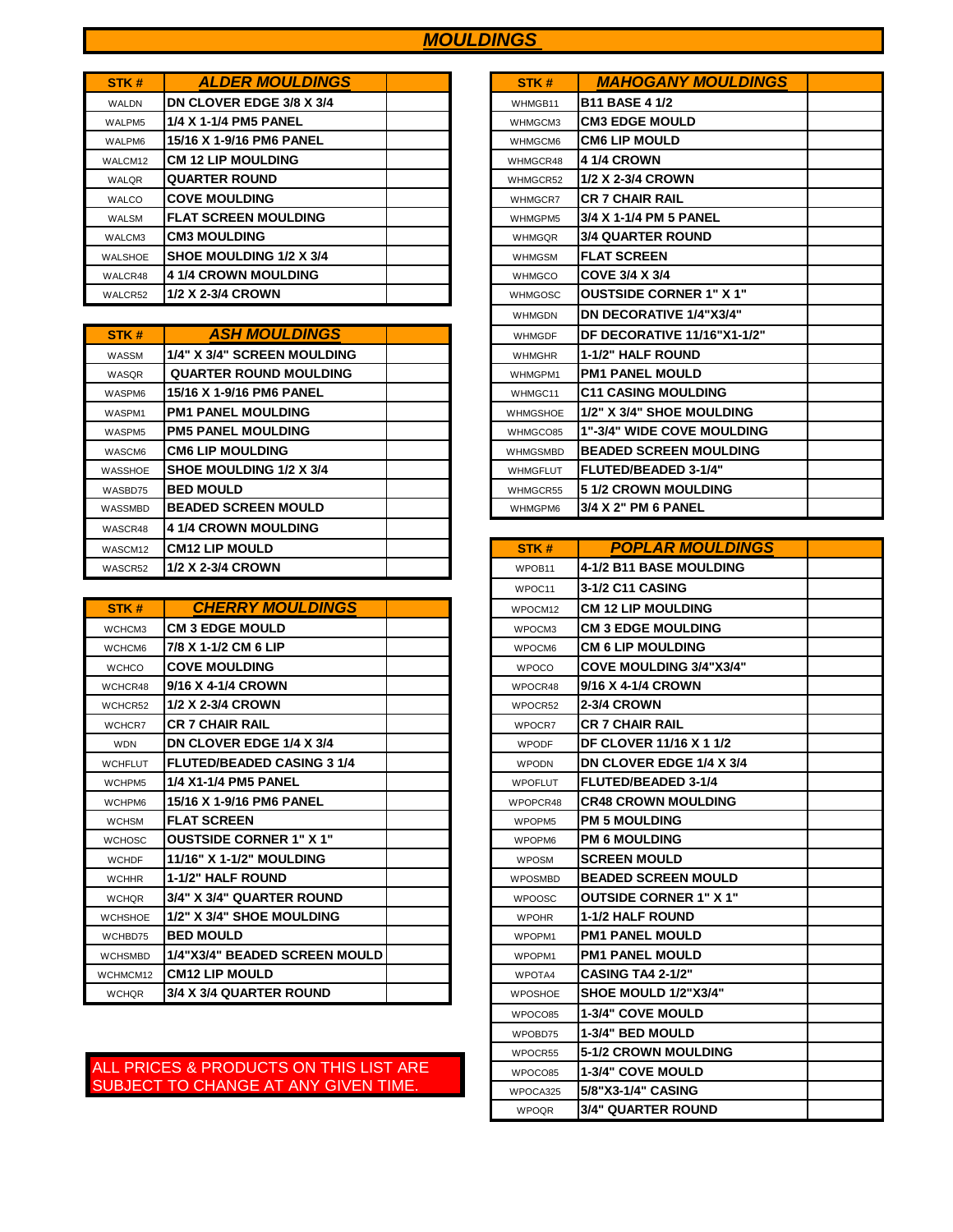## *MOULDINGS*

| STK#           | <b>MAPLE MOULDINGS</b>              | STK#          | <b>RED OAK MOULDINGS</b>        |
|----------------|-------------------------------------|---------------|---------------------------------|
| WMAB11         | <b>B11 BASE 4 1/2"</b>              | WOB11         | 4-1/2 B11 BASE                  |
| WMACM12        | <b>CM 12 LIP MOULD</b>              | WOBD75        | <b>BED MOULD BD 75</b>          |
| WMACM3         | <b>CM 3 EDGE MOULD</b>              | WOC11         | 3-1/2 C11 CASING                |
| WMAPCM6        | 7/8 X 1-1/2 CM 6 LIP                | WOCM12        | <b>CM 12 LIP MOULD</b>          |
| <b>WMACO</b>   | <b>COVE MOULDING 3/4"X3/4"</b>      | WOCM3         | <b>CM3 EDGE MOULD</b>           |
| WMAPCR48       | 9/16 X 4-1/4 CROWN                  | WOCM6         | 7/8 X 1-1/2 CM 6 LIP MOULD      |
| WMAPCR52       | 1/2 X 2-3/4 CROWN                   | <b>WOCO</b>   | <b>COVE MOULDING</b>            |
| <b>WMADF</b>   | <b>DF CLOVER 11/16 X 1 1/2</b>      | WOCR48        | <b>4-1/4 CROWN</b>              |
| <b>WMADN</b>   | DN CLOVER EDGE 1/4 X 3/4            | WOCR52        | <b>2-3/4 CROWN</b>              |
| <b>WMAFLUT</b> | <b>FLUTED/BEADED CASING 3 1/4</b>   | WOCR7         | <b>CR 7 CHAIR RAIL</b>          |
| WMAPPM5        | 1/4 X 1-1/4 PM 5 PANEL              | <b>WODF</b>   | <b>DF CLOVER 11/16 X 1 1/2</b>  |
| WMAPPM6        | 15/16 X 1-9/16 PM 6 PANEL           | <b>WODN</b>   | <b>DN CLOVER EDGE 1/4 X 3/4</b> |
| <b>WMAPQR</b>  | 3/4 X 3/4 QUARTER ROUND             | <b>WOFLUT</b> | 3-1/2 FLUTED/BEADED CASING      |
| WMACR7         | <b>CR 7 CHAIR RAIL</b>              | WOPM5         | 3/4 X 1-1/4 PM 5 PANEL          |
| WMHCR52        | <b>HARD MAPLE 1/2 X 2-3/4 CROWN</b> | WOPM6         | 3/4 X 2" PM 6 PANEL             |
| <b>WMATM</b>   | <b>T-MOULD 5/8 X 2</b>              | WOQR111       | 3/4 X 3/4 QUARTER ROUND         |
| <b>WMAHR</b>   | 1-1/2" HALF ROUND                   | WOSM142       | 1/4 X 3/4 SCREEN MOULD          |
| WMAPM1         | <b>PM1 PANEL MOULD</b>              | <b>WOBT</b>   | <b>BABY THRESHOLD</b>           |
| WMAC11         | <b>C11 CASING 3 1/2"</b>            | <b>WOHR</b>   | <b>HALF ROUND 1 1/2</b>         |
| <b>WMASHOE</b> | <b>SHOE MOULD</b>                   | <b>WOOSC</b>  | <b>OUTSIDE CORNER 1" X 1"</b>   |
| WMABD75        | <b>BED MOULD</b>                    | <b>WOSHOE</b> | SHOE MOULD 1/2 X 3/4            |
| WMACR55        | <b>5-1/2 CROWN MOULD</b>            | <b>WOTM</b>   | <b>T-MOULD 5/8 X 2</b>          |
| <b>WMASMBD</b> | <b>BEADED SCREEN MOULD</b>          | <b>WOHR</b>   | <b>1-1/2" HALF ROUND</b>        |
| WMACO85        | <b>COVE 1-3/4"</b>                  | WOTA4         | 2-1/2" TA4 CASING               |
| WMACR390       | <b>CHAIR RAIL 390</b>               | WOPM1         | <b>PM1 PANEL MOULDING</b>       |
| <b>WMASM</b>   | <b>FLAT SCREEN MOULD</b>            | WOCO85        | <b>1-3/4" COVE MOULD</b>        |
|                |                                     | WOCR55        | 5-1/2 CROWN MOULDING            |

| STK#           | <b>WALNUT MOULDINGS</b>        | WOCA325         | <b>CA325 CASING</b>                    |
|----------------|--------------------------------|-----------------|----------------------------------------|
| WWACM3         | <b>CM3 EDGE MOULD</b>          | <b>WOSMBD</b>   | <b>BEADED SCREEN MOULDING</b>          |
| WWACR48        | 9/16 X 4-1/4 CROWN             |                 |                                        |
| WWACR52        | 1/2 X 2-3/4 CROWN              | STK#            | <b>PINE MOULDINGS</b>                  |
| WWAPM5         | 1/4 X 1-1/4 PM5 PANEL          | WWPPM5          | <b>PM 5 FJ PINE PANEL MOULD</b>        |
| <b>WWAQR</b>   | <b>QUARTER ROUND 3/4"X3/4"</b> | WWPPM6          | <b>PM 6 FJ PINE PANEL MOULD</b>        |
| <b>WWADF</b>   | <b>DF MOULDING</b>             | WWPB11          | <b>4-1/2" B11 FJ PINE BASE MOULD</b>   |
| <b>WWAHR</b>   | <b>1-1/2" HALF ROUND</b>       | WWPCM6          | <b>CM 6 FJ PINE LIP MOULD</b>          |
| <b>WWASM</b>   | 1/4"X3/4" SCREEN MOULD         | WWPCR49         | <b>3-3/8" CR49 FJ PINE CRWN MOULD</b>  |
| WWAPM6         | <b>PM6 PANEL MOULD</b>         | WWPCM12         | <b>CM 12 FJ PINE LIP MOULD</b>         |
| WWAB11         | <b>B11 BASE 4-1/2"</b>         | WWPCR45         | 5-1/4" CR45 FJ PINE CRWN MOULD         |
| <b>WWAOSC</b>  | <b>OUTSIDE CORNER 1"X1"</b>    | WWPB14          | 6-1/2" B14 FJ PINE BASE MOULD          |
| WWACR55        | 5-1/2" CROWN                   | WWPC11          | <b>3-12" C11 FJ PINE CASING MOULD</b>  |
| <b>WWASHOE</b> | <b>SHOE MOULDING 1/2"X3/4"</b> | <b>WWPCR7FJ</b> | <b>2 1/2" CR7 FJ PINE CHAIR RAIL</b>   |
| WWAPM6         | 15/16 X 1-9/16 PM6 PANEL       | WWPCR52FJ       | <b>2 3/4" CR52 FJ PINE CROWN MOULD</b> |

| STK#          | <b>MDF MOULDINGS</b>                   |  | WWPWS514 | 15-1/4" WINDOW STOOL FJ  |
|---------------|----------------------------------------|--|----------|--------------------------|
| WMDFB11       | <b>IMDF B11 BASE 4-1/2" (PRIMED)</b>   |  | WWPWS714 | 17-1/4" WINDOW STOOL FJ  |
| WMDFC11       | <b>IMDF C11 CASING 3-1/2" (PRIMED)</b> |  |          |                          |
| WMDFCR48      | <b>IMDF CR48 CROWN 4-1/4" (PRIMED)</b> |  |          |                          |
| WMDFGM218     | <b>IMDF GM218 BASE 5-1/4" (PRIMED)</b> |  |          | ALL PRICES & PRODUCTS ON |
| <b>WMDFMB</b> | <b>IMDF BASE 3-1/4" (PRIMED)</b>       |  |          | SUBJECT TO CHANGE AT ANY |

| STK#               | <b>RED OAK MOULDINGS</b>        |  |
|--------------------|---------------------------------|--|
| WOB11              | 4-1/2 B11 BASE                  |  |
| WOBD75             | <b>BED MOULD BD 75</b>          |  |
| WOC11              | 3-1/2 C11 CASING                |  |
| WOCM <sub>12</sub> | <b>CM 12 LIP MOULD</b>          |  |
| WOCM3              | <b>CM3 EDGE MOULD</b>           |  |
| WOCM6              | 7/8 X 1-1/2 CM 6 LIP MOULD      |  |
| <b>WOCO</b>        | <b>COVE MOULDING</b>            |  |
| WOCR48             | <b>4-1/4 CROWN</b>              |  |
| WOCR52             | 2-3/4 CROWN                     |  |
| WOCR7              | <b>CR 7 CHAIR RAIL</b>          |  |
| <b>WODF</b>        | DF CLOVER 11/16 X 1 1/2         |  |
| <b>WODN</b>        | <b>DN CLOVER EDGE 1/4 X 3/4</b> |  |
| <b>WOFLUT</b>      | 3-1/2 FLUTED/BEADED CASING      |  |
| WOPM <sub>5</sub>  | 3/4 X 1-1/4 PM 5 PANEL          |  |
| WOPM6              | 3/4 X 2" PM 6 PANEL             |  |
| WOQR111            | 3/4 X 3/4 QUARTER ROUND         |  |
| WOSM142            | 1/4 X 3/4 SCREEN MOULD          |  |
| <b>WOBT</b>        | <b>BABY THRESHOLD</b>           |  |
| <b>WOHR</b>        | <b>HALF ROUND 1 1/2</b>         |  |
| WOOSC              | <b>OUTSIDE CORNER 1" X 1"</b>   |  |
| <b>WOSHOE</b>      | SHOE MOULD 1/2 X 3/4            |  |
| <b>WOTM</b>        | <b>T-MOULD 5/8 X 2</b>          |  |
| <b>WOHR</b>        | 1-1/2" HALF ROUND               |  |
| WOTA4              | 2-1/2" TA4 CASING               |  |
| WOPM1              | <b>PM1 PANEL MOULDING</b>       |  |
| WOCO85             | <b>1-3/4" COVE MOULD</b>        |  |
| WOCR55             | <b>5-1/2 CROWN MOULDING</b>     |  |
| WOCA325            | <b>CA325 CASING</b>             |  |
| <b>WOSMBD</b>      | <b>BEADED SCREEN MOULDING</b>   |  |

| STK #     | <b>PINE MOULDINGS</b>                  |  |
|-----------|----------------------------------------|--|
| WWPPM5    | <b>PM 5 FJ PINE PANEL MOULD</b>        |  |
| WWPPM6    | <b>PM 6 FJ PINE PANEL MOULD</b>        |  |
| WWPB11    | 4-1/2" B11 FJ PINE BASE MOULD          |  |
| WWPCM6    | <b>CM 6 FJ PINE LIP MOULD</b>          |  |
| WWPCR49   | <b>3-3/8" CR49 FJ PINE CRWN MOULD</b>  |  |
| WWPCM12   | <b>CM 12 FJ PINE LIP MOULD</b>         |  |
| WWPCR45   | 5-1/4" CR45 FJ PINE CRWN MOULD         |  |
| WWPB14    | <b>6-1/2" B14 FJ PINE BASE MOULD</b>   |  |
| WWPC11    | <b>3-12" C11 FJ PINE CASING MOULD</b>  |  |
| WWPCR7FJ  | 2 1/2" CR7 FJ PINE CHAIR RAIL          |  |
| WWPCR52FJ | <b>2 3/4" CR52 FJ PINE CROWN MOULD</b> |  |
| WPCR48FJ  | 4-1/4" CR48 FJ PINE CRWN MOULD         |  |
| WWPWS514  | 5-1/4" WINDOW STOOL FJ                 |  |
| WWPWS714  | 7-1/4" WINDOW STOOL FJ                 |  |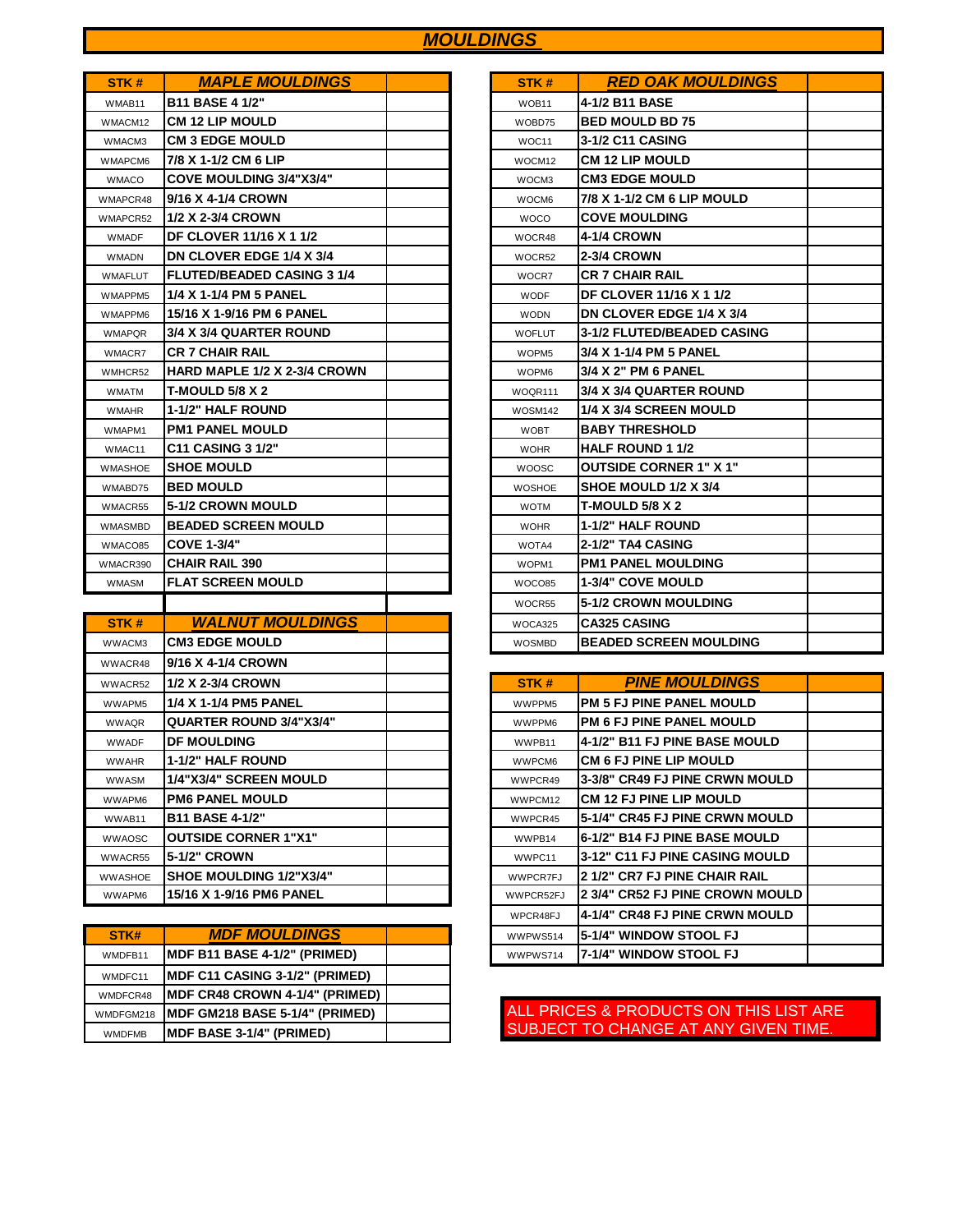## *LUMBER S4S*

# *LUMBER S4S (Milled on 4 sides)*

| STK#             | <b>ALDER LUMBER S4S</b> |  | STK#             | <b>AFRICAN MAHOGANY S4S</b> |
|------------------|-------------------------|--|------------------|-----------------------------|
| LALDS412         | 1 X 2                   |  | LAFRS412         | 1 X 2                       |
| LALDS414         | 1 X 4                   |  | LAFRS414         | 1 X 4                       |
| LALDS416         | 1 X 6                   |  | LAFRS416         | l 1 X 6                     |
| LALDS418         | 1 X 8                   |  | LAFRS418         | 1 X 8                       |
| <b>LALDS4110</b> | 1 X 10                  |  | LAFRS4110        | 1 X 10                      |
| <b>LALDS4112</b> | 1 X 12                  |  | <b>LAFRS4112</b> | 1 X 12                      |

| STK#             | <b>ASH LUMBER S4S</b> |  | STK#             | <b>POPLAR LUMBER S4S</b> |
|------------------|-----------------------|--|------------------|--------------------------|
| LASHS412         | 1 X 2                 |  | LPOPS412         | 11 X 2                   |
| LASHS414         | 1 X 4                 |  | LPOPS414         | 11 X 4                   |
| LASHS416         | 1 X 6                 |  | LPOPS416         | 11 X 6                   |
| LASHS418         | 1 X 8                 |  | LPOPS418         | 11 X 8                   |
| <b>LASHS4110</b> | 1 X 10                |  | LPOPS4110        | l1 X 10                  |
| LASHS4112        | 1 X 12                |  | <b>LPOPS4112</b> | l1 X 12                  |

| STK#             | <b>BIRCH LUMBER S4S</b> |  | STK#            | <b>RED OAK LUMBER S4S</b> |
|------------------|-------------------------|--|-----------------|---------------------------|
| LBIRS412         | 1 X 2                   |  | <b>LROS412</b>  | 1 X 2                     |
| LBIRS414         | 1 X 4                   |  | <b>LROS414</b>  | 11 X 4                    |
| LBIRS416         | 1 X 6                   |  | <b>LROS416</b>  | 11 X 6                    |
| LBIRS418         | 1 X 8                   |  | <b>LROS418</b>  | 11 X 8                    |
| <b>LBIRS4110</b> | l1 X 10                 |  | <b>LROS4110</b> | l1 X 10                   |
| <b>LBIRS4112</b> | 1 X 12                  |  | <b>LROS4112</b> | l1 X 12                   |

| STK#      | <b>EURO BEECH LUMBER S4S</b> |  | STK#             | <b>WALNUT LUMBER S4S</b> |
|-----------|------------------------------|--|------------------|--------------------------|
| LBEES412  | 1 X <sub>2</sub>             |  | LWALS412         | 1 X 2                    |
| LBEES414  | 1 X 4                        |  | LWALS414         | 1 X 4                    |
| LBEES416  | 1 X 6                        |  | LWALS416         | 1 X 6                    |
| LBEES418  | 1 X 8                        |  | LWALS418         | 1 X8                     |
| LBEES4110 | l1 X 10                      |  | <b>LWALS4110</b> | l1 X 10                  |
| LBEES4112 | 1 X 12                       |  | <b>LWALS4112</b> | 1 X 12                   |

| STK#             | <b>CHERRY LUMBER S4S</b> | STK#            | <b>WHITE OAK S4S</b> |
|------------------|--------------------------|-----------------|----------------------|
| LCHYS412         | 1 X 2                    | <b>LWOS412</b>  | 1 X 2                |
| LCHYS414         | 1 X 4                    | <b>LWOS414</b>  | 1 X 4                |
| LCHYS416         | 1 X 6                    | <b>LWOS416</b>  | 1 X 6                |
| LCHYS418         | 1 X 8                    | <b>LWOS418</b>  | 1 X 8                |
| <b>LCHYS4110</b> | 1 X 10                   | <b>LWOS4110</b> | 1 X 10               |
| <b>LCHYS4112</b> | l1 X 12                  | <b>LWOS4112</b> | 1 X 12               |

| STK#             | <b>MAPLE LUMBER S4S</b> |  | STK#                 | <b>PINE LUMBER S4S</b>            |
|------------------|-------------------------|--|----------------------|-----------------------------------|
| LMAPS412         | 1 X <sub>2</sub>        |  | LRP16FJ              | I1 X 6 RADIATA PINE FJ            |
| LMAPS414         | 1 X 4                   |  | LRP18FJ              | I1 X 8 RADIATA PINE FJ            |
| LMAPS416         | 1 X 6                   |  | LRP418C&B            | <b>11 X 8 RADIATA PINE CLEAR</b>  |
| LMAPS418         | 1 X 8                   |  | <b>LRP112C&amp;B</b> | <b>1 X 12 RADIATA PINE CLEAR</b>  |
| <b>LMAPS4110</b> | 1 X 10                  |  | LRPS4112FJ           | 11 X 12 RADIATA PINE FINGER-JOINT |
| <b>LMAPS4112</b> | I1 X 12                 |  | LWP                  | 1 X 12 #2 8' & 12'                |

| STK#     | HICKORY S4S | LPL <sub>16</sub> | l1 x 6 PRIMED PINE FJ       |
|----------|-------------|-------------------|-----------------------------|
| LHICS418 | 1X8         | LPL18             | <b>1 x 8 PRIMED PINE FJ</b> |
| LHICS416 | <b>1X6</b>  | <b>LPL112</b>     | 11 x 12 PRIMED PINE FJ      |

## *LUMBER S4S (Milled on 4 sides)*

| STK#      | <b>AFRICAN MAHOGANY S4S</b> |  |
|-----------|-----------------------------|--|
| LAFRS412  | 1 X 2                       |  |
| LAFRS414  | 1 X 4                       |  |
| LAFRS416  | 1 X 6                       |  |
| LAFRS418  | 1 X 8                       |  |
| LAFRS4110 | 1 X 10                      |  |
| LAFRS4112 | 1 X 12                      |  |

| STK#      | <b>POPLAR LUMBER S4S</b> |  |
|-----------|--------------------------|--|
| LPOPS412  | 1 X 2                    |  |
| LPOPS414  | 1 X 4                    |  |
| LPOPS416  | 1 X 6                    |  |
| LPOPS418  | 1 X 8                    |  |
| LPOPS4110 | 1 X 10                   |  |
| LPOPS4112 | 1 X 12                   |  |

| STK#            | <b>RED OAK LUMBER S4S</b> |  |
|-----------------|---------------------------|--|
| <b>LROS412</b>  | 1 X 2                     |  |
| <b>LROS414</b>  | 1 X 4                     |  |
| <b>LROS416</b>  | 1 X 6                     |  |
| LROS418         | 1 X 8                     |  |
| <b>LROS4110</b> | 1 X 10                    |  |
| <b>LROS4112</b> | 1 X 12                    |  |

| STK#             | <b>WALNUT LUMBER S4S</b> |  |
|------------------|--------------------------|--|
| LWALS412         | 1 X 2                    |  |
| LWALS414         | 1 X 4                    |  |
| LWALS416         | 1 X 6                    |  |
| LWALS418         | 1 X 8                    |  |
| <b>LWALS4110</b> | 1 X 10                   |  |
| <b>LWALS4112</b> | 1 X 12                   |  |

| STK#            | <b>WHITE OAK S4S</b> |  |
|-----------------|----------------------|--|
| <b>LWOS412</b>  | 1 X 2                |  |
| LWOS414         | 1 X 4                |  |
| LWOS416         | 1 X 6                |  |
| LWOS418         | 1 X 8                |  |
| <b>LWOS4110</b> | 1 X 10               |  |
| <b>LWOS4112</b> | 1 X 12               |  |

| STK#                 | <b>PINE LUMBER S4S</b>           |  |
|----------------------|----------------------------------|--|
| LRP16FJ              | <b>1 X 6 RADIATA PINE FJ</b>     |  |
| LRP18FJ              | <b>1 X 8 RADIATA PINE FJ</b>     |  |
| <b>LRP418C&amp;B</b> | <b>1 X 8 RADIATA PINE CLEAR</b>  |  |
| <b>LRP112C&amp;B</b> | 1 X 12 RADIATA PINE CLEAR        |  |
| LRPS4112FJ           | 1 X 12 RADIATA PINE FINGER-JOINT |  |
| LWP                  | 1 X 12 #2 8' & 12'               |  |
| LPL14                | 1 x 4 PRIMED PINE FJ             |  |
| LPL16                | 1 x 6 PRIMED PINE FJ             |  |
| LPL <sub>18</sub>    | 1 x 8 PRIMED PINE FJ             |  |
| <b>LPL112</b>        | 1 x 12 PRIMED PINE FJ            |  |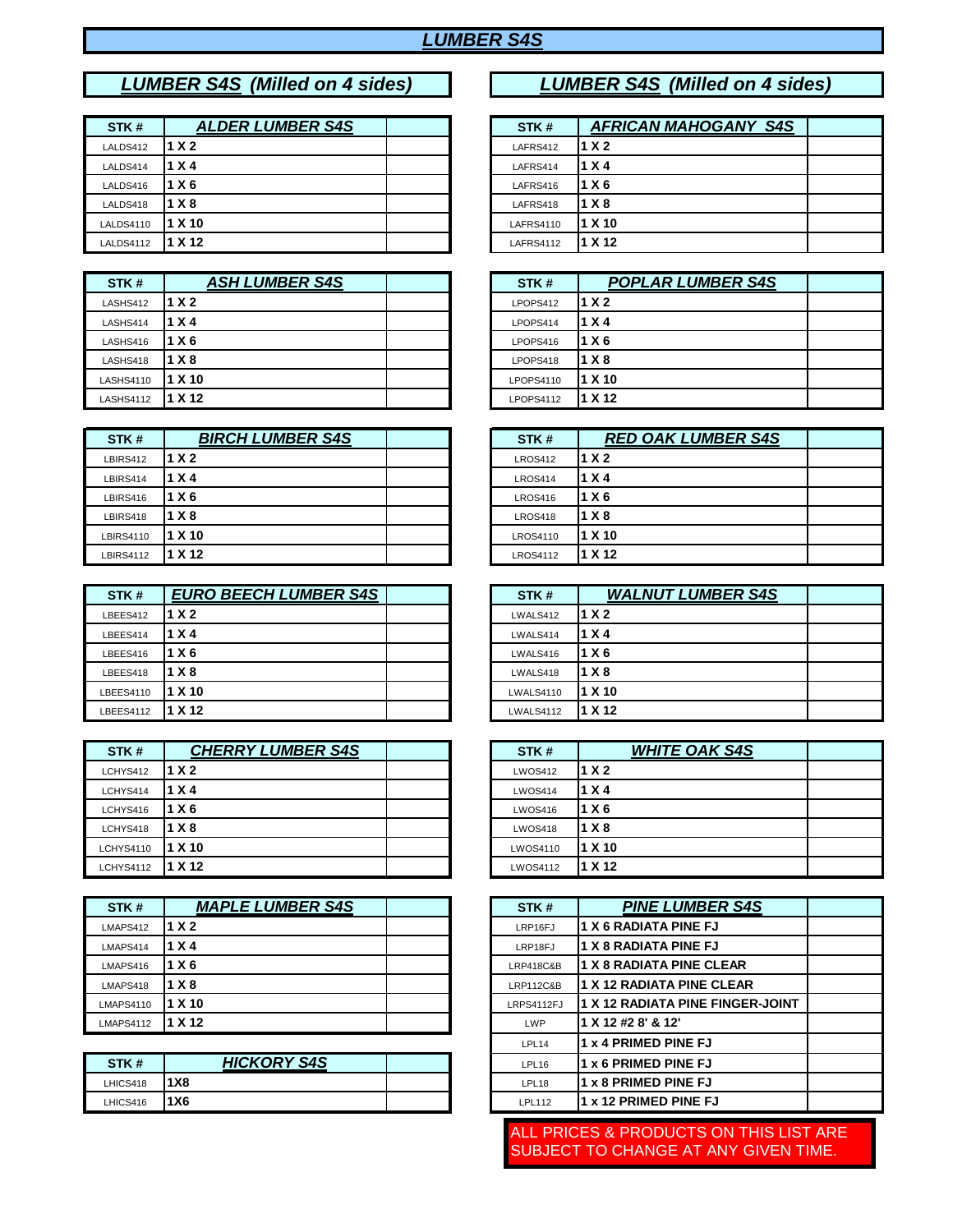|                                  | <b>LUMBER &amp; MISCELLANEOUS PRODUCTS</b> |  |                |                      |  |  |  |
|----------------------------------|--------------------------------------------|--|----------------|----------------------|--|--|--|
| <b>LUMBER ROUGH (Not Milled)</b> |                                            |  | STK#           | <b>VENEERS (4x8</b>  |  |  |  |
| STK#                             | <b>THICKNESS / TYPE</b>                    |  | <b>VWOWASH</b> | <b>ASH</b>           |  |  |  |
| LMAP44SR                         | 4/4 SOFT MAPLE                             |  | <b>VWOWALD</b> | <b>ALDER (CLEAR)</b> |  |  |  |
| LRO44R                           | 4/4 RED OAK                                |  | <b>VWOWBIR</b> | <b>BIRCH</b>         |  |  |  |
| LPOP44R                          | 4/4 POPLAR                                 |  | <b>VWOWBEE</b> | <b>EURO BEECH</b>    |  |  |  |
|                                  |                                            |  |                | ,,,,,,,,,,,,,,,,     |  |  |  |

|                  | <b>LUMBER S2S (Milled on 2 sides)</b>   | <b>VWOWCHY</b>    | <b>CHERRY</b>                       |
|------------------|-----------------------------------------|-------------------|-------------------------------------|
| STK#             | <b>THICKNESS / TYPE</b>                 | <b>VWOWMAP</b>    | <b>MAPLE</b>                        |
| LAFR442S         | <b>4/4 AFRICAN MAHOGANY</b>             | <b>VWOWRO</b>     | <b>RED OAK</b>                      |
| LAFR64           | <b>6/4 AFRICAN MAHOGANY</b>             | VWOWWAL           | WALNUT                              |
| LAFR84           | <b>8/4 AFRICAN MAHOGANY</b>             | <b>VWOWZEB</b>    | <b>ZEBRA</b>                        |
| LAFRO44          | <b>4/4 AFRORMOSIA</b>                   | <b>VWOWWO</b>     | <b>WHITE OAK</b>                    |
| LAFR084          | <b>8/4 AFRORMOSIA</b>                   |                   |                                     |
| LALD44           | 4/4 ALDER                               |                   |                                     |
| LALD842S         | 8/4 ALDER                               | STK#              | <b>WOOD GLUES</b>                   |
| LASH44           | 4/4 ASH                                 | ZATB316           | <b>16 oz. TITEBOND 3 YELLOW</b>     |
| LASH84           | 8/4 ASH                                 | ZATB332           | 32 oz. TITEBOND 3 YELLOW            |
| LCED443S         | 4/4 AROMATIC CEDAR #1                   | ZATB216           | 16 oz. TITEBOND 2 YELLOW            |
| LBIR44           | 4/4 WHITE BIRCH                         | ZATB232           | 32 oz. TITEBOND 2 YELLOW            |
| LBEE44           | 4/4 EURO BEECH S3S                      | ZATB2G            | <b>1 GAL. TITEBOND 2 YELLOW</b>     |
| LCHY442S         | 4/4 CHERRY                              | ZAT3BG            | 1 GAL. TITEBOND 3 YELLOW            |
| LCHY642S         | 6/4 CHERRY                              |                   |                                     |
| LCHY843S         | <b>8/4 CHERRY</b>                       | STK#              | <b>DRAWER SLIDES</b>                |
| LCYP44           | <b>4/4 CYPRESS</b>                      | DS303FU12         | <b>12" 100LB DRAWER SLIDE</b>       |
| LEBONY64         | <b>6/4 EBONY MACASSAR (BRN&amp;BLK)</b> | DS303FU14         | 14" 100LB DRAWER SLIDE              |
| LMAP442SH        | 4/4 HARD WHITE MAPLE                    | DS303FU16         | <b>16" 100LB DRAWER SLIDE</b>       |
| LMAP842SH        | 8/4 HARD WHIT MAPLE                     | DS303FU18         | <b>18" 100LB DRAWER SLIDE</b>       |
| LHICK443S        | <b>4/4 HICKORY/ PECAN</b>               | DS303FU20         | 20" 100LB DRAWER SLIDE              |
| LJAT44           | 4/4 JATOBA                              | DS303FU22         | <b>22" 100LB DRAWER SLIDE</b>       |
| LMAP442SS        | <b>4/4 SOFT WHITE MAPLE</b>             | DS303FU24         | 24" 100LB DRAWER SLIDE              |
| LMAP642SS        | <b>6/4 SOFT MAPLE</b>                   | DS303FUSFT16      | 16" SOFT CLOSE DRAWER SLIDE         |
| <b>LMAP842SS</b> | <b>8/4 SOFT MAPLE</b>                   | DS303FUSFT18      | <b>18" SOFT CLOSE DRAWER SLIDE</b>  |
| LMAP44BE         | <b>4/4 BIRDSEYE MAPLE</b>               | DS303FUSFT20      | <b>20" SOFT CLOSE DRAWER SLIDE</b>  |
| LMAP442SC        | <b>4/4 TIGER/CURLY MAPLE</b>            | DS303FUSFT22      | <b>22" SOFT CLOSE DRAWER SLIDE</b>  |
| LMOR443S         | 4/4 MORADILLO                           |                   |                                     |
| LPA44            | <b>4/4 PERUVIAN ALDER</b>               | STK#              | <b>TOOL/ROLLER</b>                  |
| LPAD442S         | 4/4 PADAUK                              | ZTET6             | <b>TOOL-VENEER TRIMMER (BLUE)</b>   |
| LPOP442S         | 4/4 POPLAR                              | ZTHI165           | <b>TOOL-VENEER TRIMMER (ORANGE)</b> |
| LPOP642S         | 6/4 POPLAR                              |                   |                                     |
| LPOP84           | 8/4 POPLAR                              |                   |                                     |
| LPUR443S         | <b>4/4 PURPLE HEART</b>                 | STK#              | <b>WILSON ART GLUES</b>             |
| LRC44            | 4/4 RED CUMALA                          | ZA500-1           | <b>1 GAL WA 500 ADHESIVE (NAT)</b>  |
| <b>LRO44</b>     | 4/4 RED OAK                             | ZA500-5           | 5 GAL WA 500 ADHESIVE (NAT)         |
| <b>LRO543S</b>   | 5/4 RED OAK                             | <b>ZA740A</b>     | 740A AEROSOL CONTACT ADH.           |
| <b>LRO643S</b>   | 6/4 RED OAK                             | ZA950-5           | 5 GAL WA 950 SPRAY AD. (RED)        |
| <b>LRO843S</b>   | <b>8/4 RED OAK</b>                      | ZA951-5           | 5 GAL WA 951 SPRAY AD. (CLR)        |
| LTEAK44          | 4/4 BURMA TEAK                          | ZAH <sub>20</sub> | 1 GAL WA H20 WATERBORNE             |
| LTEAK84          | <b>8/4 BURMA TEAK</b>                   |                   |                                     |
| LWAL44           | 4/4 WALNUT                              |                   |                                     |
| LWAL643S         | 6/4 WALNUT                              |                   |                                     |
| LWAL843S         | 8/4 WALNUT                              |                   |                                     |
| LWO44            | 4/4 WHITE OAK                           |                   |                                     |
| <b>LWO84</b>     | 8/4 WHITE OAK                           |                   |                                     |
| LZEB44           | 4/4 ZEBRAWOOD S2S                       |                   |                                     |
|                  |                                         |                   |                                     |

| <b>INEOUS PRODUCTS</b> |                                   |  |  |  |
|------------------------|-----------------------------------|--|--|--|
| STK#                   | <b>VENEERS (4x8 WOOD ON WOOD)</b> |  |  |  |
| <b>VWOWASH</b>         | ASH                               |  |  |  |
| <b>VWOWALD</b>         | <b>ALDER (CLEAR)</b>              |  |  |  |
| <b>VWOWBIR</b>         | <b>BIRCH</b>                      |  |  |  |
| <b>VWOWBEE</b>         | <b>EURO BEECH</b>                 |  |  |  |
| <b>VWOWHMG</b>         | <b>MAHOGANY (AFRICAN)</b>         |  |  |  |
| <b>VWOWCHY</b>         | <b>CHERRY</b>                     |  |  |  |
| <b>VWOWMAP</b>         | <b>MAPLE</b>                      |  |  |  |
| <b>VWOWRO</b>          | <b>RED OAK</b>                    |  |  |  |
| <b>VWOWWAL</b>         | <b>WALNUT</b>                     |  |  |  |
| <b>VWOWZEB</b>         | <b>ZEBRA</b>                      |  |  |  |
| <b>VWOWWO</b>          | <b>WHITE OAK</b>                  |  |  |  |

| STK#                | <b>WOOD GLUES</b>               |  |
|---------------------|---------------------------------|--|
| ZATB316             | 16 oz. TITEBOND 3 YELLOW        |  |
| ZATB332             | 32 oz. TITEBOND 3 YELLOW        |  |
| ZATB216             | 16 oz. TITEBOND 2 YELLOW        |  |
| ZATB <sub>232</sub> | 32 oz. TITEBOND 2 YELLOW        |  |
| ZATB <sub>2G</sub>  | <b>1 GAL. TITEBOND 2 YELLOW</b> |  |
| ZAT3BG              | <b>1 GAL. TITEBOND 3 YELLOW</b> |  |

| STK#             | <b>DRAWER SLIDES</b>               |  |
|------------------|------------------------------------|--|
| DS303FU12        | <b>12" 100LB DRAWER SLIDE</b>      |  |
| DS303FU14        | <b>14" 100LB DRAWER SLIDE</b>      |  |
| DS303FU16        | <b>16" 100LB DRAWER SLIDE</b>      |  |
| DS303FU18        | <b>18" 100LB DRAWER SLIDE</b>      |  |
| DS303FU20        | <b>20" 100LB DRAWER SLIDE</b>      |  |
| <b>DS303FU22</b> | <b>22" 100LB DRAWER SLIDE</b>      |  |
| DS303FU24        | <b>24" 100LB DRAWER SLIDE</b>      |  |
| DS303FUSFT16     | <b>16" SOFT CLOSE DRAWER SLIDE</b> |  |
| DS303FUSFT18     | <b>18" SOFT CLOSE DRAWER SLIDE</b> |  |
| DS303FUSFT20     | <b>20" SOFT CLOSE DRAWER SLIDE</b> |  |
| DS303FUSFT22     | <b>22" SOFT CLOSE DRAWER SLIDE</b> |  |

| STK #        | <b>TOOL/ROLLER</b>                  |  |
|--------------|-------------------------------------|--|
| <b>ZTET6</b> | <b>TOOL-VENEER TRIMMER (BLUE)</b>   |  |
| 7TH1165      | <b>TOOL-VENEER TRIMMER (ORANGE)</b> |  |

| STK#              | <b>WILSON ART GLUES</b>        |  |
|-------------------|--------------------------------|--|
| ZA500-1           | 1 GAL WA 500 ADHESIVE (NAT)    |  |
| ZA500-5           | 5 GAL WA 500 ADHESIVE (NAT)    |  |
| <b>ZA740A</b>     | 740A AEROSOL CONTACT ADH.      |  |
| ZA950-5           | 5 GAL WA 950 SPRAY AD. (RED)   |  |
| ZA951-5           | 5 GAL WA 951 SPRAY AD. (CLR)   |  |
| ZAH <sub>20</sub> | <b>1 GAL WA H20 WATERBORNE</b> |  |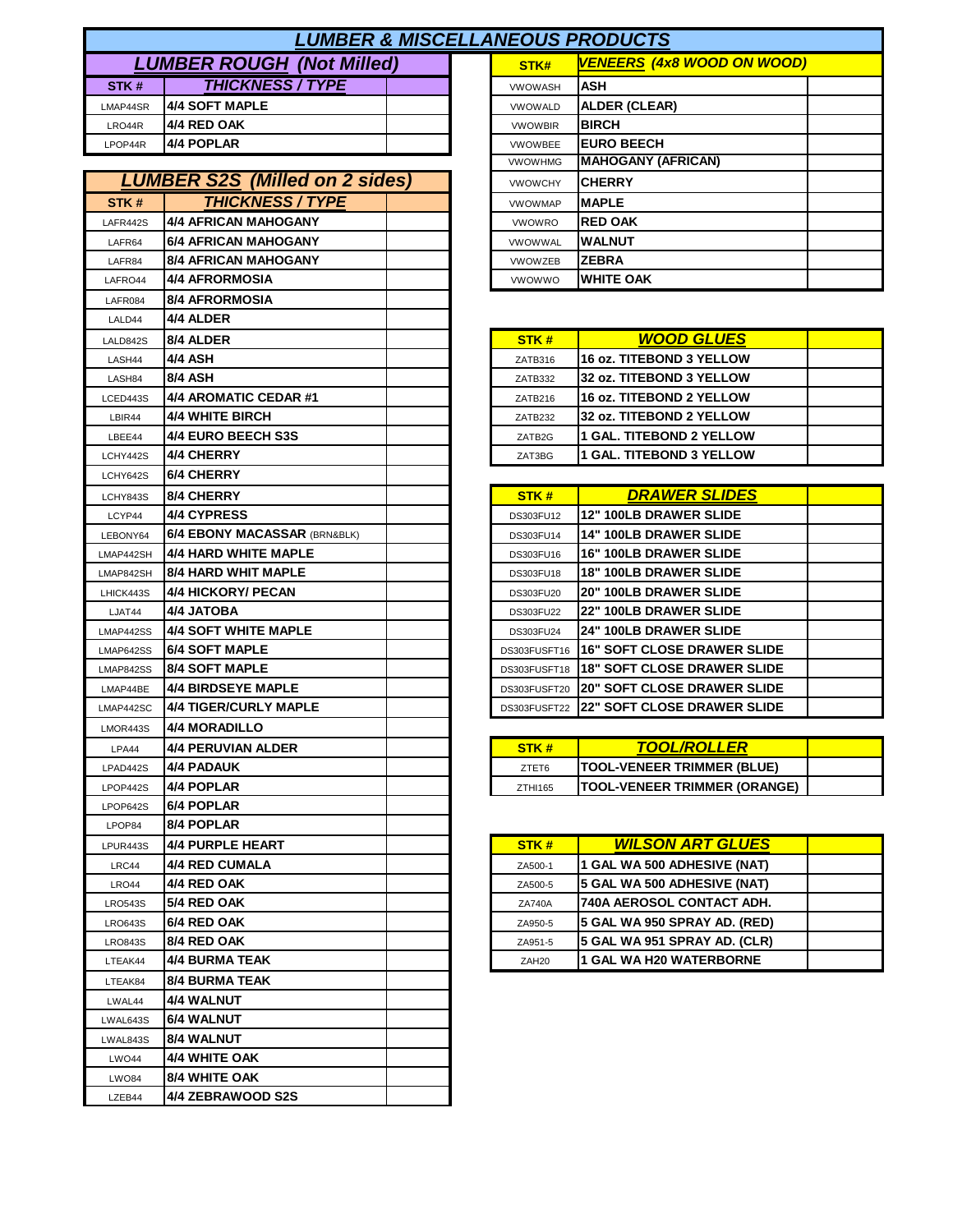## *MISCELLANEOUS PRODUCTS*

| STK#               | <b>EDGEBANDING/TAPES</b>                  | STK#              | <b>DRAWER SIDES (5ft pieces)</b>                           |
|--------------------|-------------------------------------------|-------------------|------------------------------------------------------------|
| TASH78HM           | ASH 7/8 HOT MELT 250LF                    | DS35UV            | 3.5" B. BIRCH DRAWERSIDE (UV)                              |
| TALD78HM           | ALDER 7/8 HOT MELT 250LF                  | DS5UV             | 5" B. BIRCH DRAWERSIDE (UV)                                |
| TALD7878PS         | ALDER 7/8 PEEL & STICK 250LF              | DS7UV-8           | 7" B. BIRCH DRAWERSD (UV)                                  |
| TMA78              | <b>ALMOND 7/8 HOT MELT 250LF</b>          | DS95UV            | 9.5" B. BIR DRAWERSIDE (UV)                                |
| TMA78PS            | <b>ALMOND 7/8 PEEL &amp; STICK 250LF</b>  | DS12UV            | 12" B. BIR DRAWERSIDE (UV)                                 |
| TBIR2HM            | <b>BIRCH 2" HOT MELT 250LF</b>            |                   |                                                            |
| TBIR78HM           | <b>BIRCH 7/8 HOTMELT 250LF</b>            |                   |                                                            |
| TBIR78NG           | <b>BIRCH 7/8 NO GLUE 500LF</b>            | STK#              | <b>WOOD FILLER</b>                                         |
| TBIR78PS           | <b>BIRCH 7/8 PEEL &amp; STICK 250LF</b>   | SFAMOBIR23        | <b>FAMOWOOD 24oz BIRCH (SF)</b>                            |
| TBIR78UV           | BIRCH 7/8 PEEL & STICK UV 250LF           | SFAMOHMG23        | <b>FAMOWOOD 24oz MAHOGANY (SF)</b>                         |
| <b>TBIR</b>        | <b>BIRCH 7/8 PEEL &amp; STICK 50 LF</b>   | SFAMONAT23        | <b>FAMOWOOD 24oz NATURAL (SF)</b>                          |
| TBEE78HM           | <b>BEECH 7/8 HOT MELT 250LF</b>           | SFAMORO23         | FAMOWOOD 24oz RED OAK (SF)                                 |
| TBEE78PS           | BEECH 7/8 PEEL & STICK 250LF              | SFAMOWAL23        | <b>FAMOWOOD 24oz WALNUT (SF)</b>                           |
| TMB78HM            | <b>BLACK 7/8 HOT MELT 250LF</b>           | SFAMOFIR23        | <b>FAMOWOOD 240Z FIR/MAPLE (SF)</b>                        |
| TMB78PS            | <b>BLACK 7/8 PEEL &amp; STICK 250LF</b>   | SFAMOWHT23        | <b>FAMOWOOD 24oz WHITE (SF)</b>                            |
| <b>TCHY</b>        | CHERRY 7/8 PEEL & STICKL 50LF             |                   |                                                            |
| TCHY78HM           | <b>CHERRY 7/8 HOT MELT 250LF</b>          | STK#              | <b>DOOR / DRAWER FRAMING</b>                               |
| TCHY78NG           | <b>CHERRY 7/8 NO GLUE 500LF</b>           | WPOF21            | 3/4"X3" F21 DOOR FRAME (POP)                               |
| TCHY78PS           | <b>CHERRY 7/8 PEEL &amp; STICK 250LF</b>  | WPOF24            | 3/4"X3" F24 DOOR FRAME (POP)                               |
| TMG78HM            | <b>GREY 7/8 HOT MELT 250LF</b>            | WPOF15            | 3/4"X3" F15 DOOR FRAME (POP)                               |
| TMG78PS            | <b>GREY 7/8 PEEL &amp; STICK 250LF</b>    | WMAF21            | 3/4"X3" F21 DOOR FRAME (MAPLE)                             |
| <b>THMG</b>        | <b>MAHOGANY 7/8 PEEL &amp; STICK 50LF</b> | WMAF24            | 3/4"X3" F24 DOOR FRAME (MAPLE)                             |
| THMG78HM           | <b>MAHOGANY 7/8 HOT MELT 250LF</b>        | WMAF15            | 3/4"X3" F15 DOOR FRAME (MAPLE)                             |
| THMG78NG           | <b>MAHOGANY 7/8 NO GLUE 500LF</b>         | WOF21             | 3/4"X3" F21 DOOR FRAME (R.OAK)                             |
| THMG78PS           | <b>MAHOGANY 7/8 PEEL&amp;STICK 250LF</b>  | WOF24             | 3/4"X3" F24 DOOR FRAME (R.OAK)                             |
| TMAP2HM            | <b>MAPLE 2" HOT MELT 250LF</b>            | WOF15             | 3/4"X3" F15 DOOR FRAME (R.OAK)                             |
| TMAP78             | <b>MAPLE 7/8 HOT MELT 250LF</b>           | WALF21            | 3/4"X3" F21 DOOR FRAME (ALDER)                             |
| TMAP78NG           | <b>MAPLE 7/8 NO GLUE 500LF</b>            | WALF24            | 3/4"X3" F24 DOOR FRAME (ALDER)                             |
| TMAP78PS           | MAPLE 7/8 PEEL & STICK 250LF              | WALF15            | 3/4"X3" F15 DOOR FRAME (ALDER)                             |
| <b>TMAP</b>        | <b>MAPLE 7/8 PEEL &amp; STICK 50LF</b>    | WPOF7             | 3/4"X 2 1/4" F7 DOOR FRAME (POP)                           |
| TRO <sub>2</sub> H | <b>RED OAK 2" HM 250LF</b>                | WPOF <sub>2</sub> | 3/4"X 2 1/4" F2 DOOR FRAME (POP)                           |
| TRO78HM            | <b>RED OAK 7/8 HOT MELT 250LF</b>         | WPOF1             | 3/4"X 2 1/4" F1 DOOR FRAME (POP)                           |
| TRO78NG            | <b>RED OAK 7/8 NO GLUE 500LF</b>          | WOF7              | 3/4"X 2 1/4" F7 DOOR FRAME (R.OAK)                         |
| TRO78PS            | <b>RED OAK 7/8 PEEL &amp; STICK 250LF</b> | WOF <sub>2</sub>  | 3/4"X 2 1/4" F2 DOOR FRAME (R.OAK)                         |
| <b>TRO</b>         | <b>RED OAK 7/8 PEEL &amp; STICK 50LF</b>  | WPOF1             | 3/4"X 2 1/4" F1 DOOR FRAME (R.OAK)                         |
| TWAL78HM           | <b>WALNUT 7/8 HOT MELT 250LF</b>          | WMAF7             | 3/4"X 2 1/4" F7 DOOR FRAME (MAP)                           |
| TWAL78PS           | WALNUT 7/8 PEEL & STICK 250LF             | WMAF2             | 3/4"X 2 1/4" F2 DOOR FRAME (MAP)                           |
| <b>TWAL</b>        | <b>WALNUT 7/8 PEEL &amp; STICK 50LF</b>   | WMAF1             | 3/4"X 2 1/4" F1 DOOR FRAME (MAP)                           |
| TMW78HM            | WHITE 7/8 HOT MELT 250LF                  |                   |                                                            |
| TMW78PS            | WHITE 7/8 PEEL & STICK 250 LF             |                   |                                                            |
| <b>TWHT</b>        | WHITE 7/8 PEEL & STICK 50 LF              |                   |                                                            |
| TWO78PS            | WHITE OAK 7/8 PEEL & STICK 250LF          |                   | <b>MATERIAL RETURN POLICY</b>                              |
| TWO78NG            | WHITE OAK 7/8 NO GLUE 500LF               |                   | - Hardwood Products will not accept the return of any mate |
| TWO78HM            | WHITE OAK 7/8 HOT MELT 250LF              |                   | <b>DAYS</b> from the date of delivery/pick-up.             |

| STK#          | <b>STAIR TREADS</b>       |  |
|---------------|---------------------------|--|
| <b>TRO-42</b> | <b>142" RED OAK TREAD</b> |  |
| <b>TRO-48</b> | <b>148" RED OAK TREAD</b> |  |
| OA-OST        | <b>160" RED OAK TREAD</b> |  |

| STK#    | <b>DRAWER SIDES (5ft pieces)</b> |  |
|---------|----------------------------------|--|
| DS35UV  | 3.5" B. BIRCH DRAWERSIDE (UV)    |  |
| DS5UV   | 5" B. BIRCH DRAWERSIDE (UV)      |  |
| DS7UV-8 | 7" B. BIRCH DRAWERSD (UV)        |  |
| DS95UV  | 9.5" B. BIR DRAWERSIDE (UV)      |  |
| DS12UV  | 12" B. BIR DRAWERSIDE (UV)       |  |

| STK#       | <b>WOOD FILLER</b>                  |  |
|------------|-------------------------------------|--|
| SFAMOBIR23 | <b>FAMOWOOD 24oz BIRCH (SF)</b>     |  |
| SFAMOHMG23 | <b>FAMOWOOD 24oz MAHOGANY (SF)</b>  |  |
| SFAMONAT23 | <b>FAMOWOOD 24oz NATURAL (SF)</b>   |  |
| SFAMORO23  | <b>FAMOWOOD 24oz RED OAK (SF)</b>   |  |
| SFAMOWAL23 | FAMOWOOD 24oz WALNUT (SF)           |  |
| SFAMOFIR23 | <b>FAMOWOOD 240Z FIR/MAPLE (SF)</b> |  |
| SFAMOWHT23 | <b>FAMOWOOD 24oz WHITE (SF)</b>     |  |

| STK#              | <b>DOOR / DRAWER FRAMING</b>       |  |
|-------------------|------------------------------------|--|
| WPOF21            | 3/4"X3" F21 DOOR FRAME (POP)       |  |
| WPOF24            | 3/4"X3" F24 DOOR FRAME (POP)       |  |
| WPOF15            | 3/4"X3" F15 DOOR FRAME (POP)       |  |
| WMAF21            | 3/4"X3" F21 DOOR FRAME (MAPLE)     |  |
| WMAF24            | 3/4"X3" F24 DOOR FRAME (MAPLE)     |  |
| WMAF15            | 3/4"X3" F15 DOOR FRAME (MAPLE)     |  |
| WOF21             | 3/4"X3" F21 DOOR FRAME (R.OAK)     |  |
| WOF24             | 3/4"X3" F24 DOOR FRAME (R.OAK)     |  |
| WOF15             | 3/4"X3" F15 DOOR FRAME (R.OAK)     |  |
| WALF21            | 3/4"X3" F21 DOOR FRAME (ALDER)     |  |
| WALF24            | 3/4"X3" F24 DOOR FRAME (ALDER)     |  |
| WALF15            | 3/4"X3" F15 DOOR FRAME (ALDER)     |  |
| WPOF7             | 3/4"X 2 1/4" F7 DOOR FRAME (POP)   |  |
| WPOF <sub>2</sub> | 3/4"X 2 1/4" F2 DOOR FRAME (POP)   |  |
| WPOF1             | 3/4"X 2 1/4" F1 DOOR FRAME (POP)   |  |
| WOF7              | 3/4"X 2 1/4" F7 DOOR FRAME (R.OAK) |  |
| WOF <sub>2</sub>  | 3/4"X 2 1/4" F2 DOOR FRAME (R.OAK) |  |
| WPOF1             | 3/4"X 2 1/4" F1 DOOR FRAME (R.OAK) |  |
| WMAF7             | 3/4"X 2 1/4" F7 DOOR FRAME (MAP)   |  |
| WMAF2             | 3/4"X 2 1/4" F2 DOOR FRAME (MAP)   |  |
| WMAF1             | 3/4"X 2 1/4" F1 DOOR FRAME (MAP)   |  |

#### **MATERIAL RETURN POLICY**

- Hardwood Products will not accept the return of any material after **30 DAYS** from the date of delivery/pick-up. -Special order items are **NON-RETURNABLE.** -Returned material will be subject to a **HANDLING CHARGE** and a **RESTOCKING CHARGE.** -Returned material must be accompanied by the **ORGINAL SALES RECEIPT.** -Hardwood Products will not accept the return of any material that has been **CUT. \*\*ALL CORBELS, ONLAYS, POST OR SPECIAL MOULDINGS ARE** 

**NON-RETURNABLE\*\***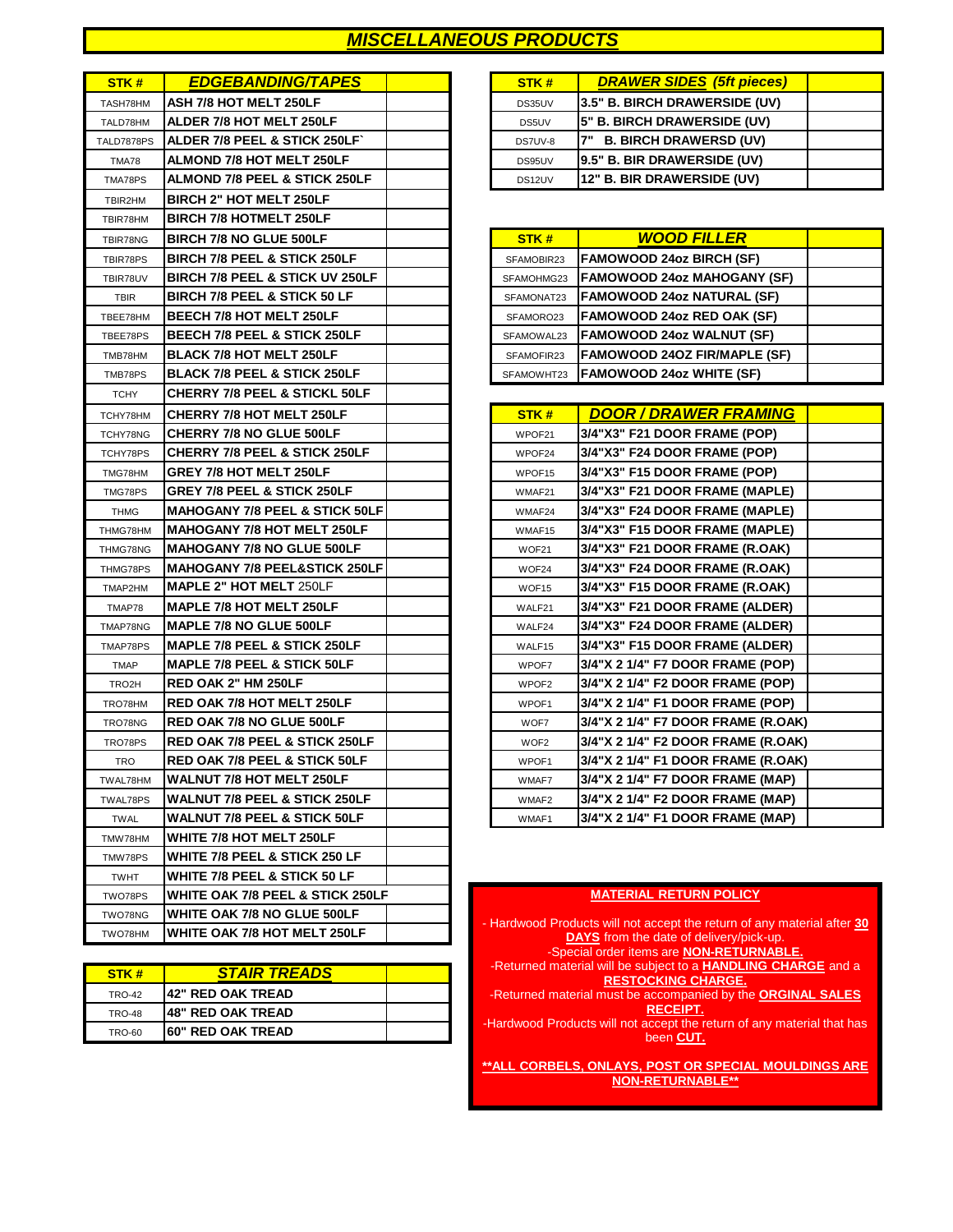### *MISCELLANEOUS PRODUCTS*

| STK#                 | <b>FLEUR-DE-LIS MOULDINGS</b>                         |  | STK#      | <b>PIONITE FRP</b>                                                                           |
|----------------------|-------------------------------------------------------|--|-----------|----------------------------------------------------------------------------------------------|
| CAPL-14              | <b>MAPLE FLEUR DE LIS APPLIQUE</b>                    |  | PFRP-IC8  | 8' INSIDE CORNER BRIGHT WHITE                                                                |
| CORQ-1               | 4 1/2"X5 1/2X10 CORBEL                                |  | PFRP-OC8  | <b>8' OUTSIDE CORNER BRIGHT WHITE</b>                                                        |
| CORQ-2               | 5"X6 3/4"X14" CORBEL                                  |  | PFRP-EC8  | <b>8' END CAP BRIGHT WHITE</b>                                                               |
| CORQ-3               | 6-3/4"X7-5/8"X22 CORBEL                               |  | PFRP-DB8  | <b>8' DIVISION BAR BRIGHT WHITE</b>                                                          |
| CORQ-7               | 8-1/8"X6-1/4"X14" CORBEL                              |  | PFRP-EC10 | <b>10' END CAP BRIGHT WHITE</b>                                                              |
| CORX-1               | 4-3/8"X5"X10" CORBEL                                  |  | PFRP-DB10 | <b>10' DIVISION BAR BRIGHT WHITE</b>                                                         |
| CORX-2               | 5"X6-3/4"X14 CORBEL                                   |  | PFRP-48W  | 4X8 BRIGHT WHITE (EB) CLASS C                                                                |
| CSBF45RW             | <b>RUBBERWOOD BUNN FEET BF45</b>                      |  | PFRP-10W  | 4X10 BRIGHT WHITE (EB) CLASS C                                                               |
| CWL85RW              | <b>RUBBERWOOD QUEEN ANNE WL85</b>                     |  |           |                                                                                              |
| CWL60RW              | <b>RUBBERWOOD BALL AND CLAW</b>                       |  |           |                                                                                              |
| CWL65RW              | <b>RUBBERWOOD QUEEN ANNE</b>                          |  |           |                                                                                              |
| CWL80RW              | <b>RUBBERWOOD BALL AND CLAW</b>                       |  |           |                                                                                              |
| CBF30RW              | <b>RUBBERWOOD BUNN FOOT</b>                           |  |           |                                                                                              |
| CBF90                | <b>RUBBERWOOD SQUARE BUNN</b>                         |  |           | F[R]P                                                                                        |
| CBFC40               | <b>RUBBERWOOD CROWN BUNN</b>                          |  |           |                                                                                              |
| CFBF45               | <b>RUBBERWOOD REEDED BUNN</b>                         |  |           |                                                                                              |
| CBF33                | <b>RUBBERWOOD SHAKER BUNN</b>                         |  |           | FIBERGLASS<br>REINFORCED PLASTICS                                                            |
| CBF70RW              | <b>RUBBERWOOD BUNN F70</b>                            |  |           |                                                                                              |
| ONL-01-24RW          | HAND CARVED ONLA 01-24                                |  |           |                                                                                              |
| ONL-01-20RW          | <b>HAND CARVED ONLAY 01-20</b>                        |  |           |                                                                                              |
| ONL-01-36            | <b>ONLAY 36"X1"X7-3/4"</b>                            |  |           |                                                                                              |
| ONL-02-16RW          | <b>HAND CARVED ONLAY 02-16</b>                        |  |           | ALL PRICES & PRODUCTS ON THIS LIST                                                           |
| ONL-02-20RW          | <b>HAND CARVED ONLAYS 02-20</b>                       |  |           | SUBJECT TO CHANGE AT ANY GIVEN TIN                                                           |
| ONL-02-36            | <b>ONLAY 36"X1"X7-1/2"</b>                            |  |           |                                                                                              |
| ONL-02-24            | <b>ONLAY 36"X1"X7-1/2"</b>                            |  |           |                                                                                              |
| ONL-08-20            | <b>HAND CARVED ONLAY 08-20</b>                        |  |           | <b>DELIVERY POLICY</b>                                                                       |
| ONL-08-24            | <b>HAND CARVED ONLAY 08-24</b>                        |  |           | <b>INNER</b> Houston area minimum of \$500.00                                                |
| CORJ-RW              | TRADITIONAL FLUTED BAR BRACKET                        |  |           | for free delivery or                                                                         |
| PAPL-11 L/R          | 10-1/2"X 5/16"X 4-3/8" APPLIQUE                       |  |           | a minimum of \$55.00 will be incurred.                                                       |
| CORAA-1              | 4-1/2"X5"X10" GRAPE CORBEL                            |  |           | <b>OUTER Houston area minimum of \$1300.00</b>                                               |
| CORN-3RW             | <b>RUBBERWOOD CORN-3</b>                              |  |           | for free delivery or                                                                         |
| <b>CORMJ</b>         | 3"X1-3/4"X4-1/4" MINI ACANTHU                         |  |           | a minimum of \$75.00 will be incurred.<br><b>OUTSIDE</b> Houston area, please ask for a quot |
| CORBB-1RW            | <b>SMALL ACANTHUS CORBEL</b>                          |  |           |                                                                                              |
| CORBB-2RW            | <b>MED. ACANTHUS</b>                                  |  |           | ** ALL FREE DELIVERIES WILL INCUR A \$9.00 FUEL SURCHAR                                      |
| CORC-1RW             | <b>SMALL TRAD CORBEL</b><br><b>MEDIUM TRAD CORBEL</b> |  |           |                                                                                              |
| CORC-2 RW            | <b>BAR BRACKET</b>                                    |  |           |                                                                                              |
| CORF-RW              | <b>BAR BRACKET</b>                                    |  |           |                                                                                              |
| CORG-RW              | <b>ACANTHUS LOW PROFILE</b>                           |  |           | <b>MATERIAL RETURN POLICY</b>                                                                |
| CORK-3RW<br>CORK-4RW | <b>ACANTHUS LOW PROFILE</b>                           |  |           | Hardwood Products will not accept the return of any ma                                       |
| CORM-RW              | <b>TRAD. BAR BRACKET</b>                              |  |           | <b>DAYS</b> from the date of delivery/pick-up.<br>-Special order items are NON-RETURNABLI    |
| CORMI-RW             | <b>MINI CORBEL</b>                                    |  |           | -Returned material will be subject to a <b>HANDLING CHA</b>                                  |
| CORP-1RW             | <b>SMALL CORBEL</b>                                   |  |           | <b>RESTOCKING CHARGE.</b>                                                                    |
| CP1RW                | <b>TURNED POST</b>                                    |  |           | -Returned material must be accompanied by the ORGII<br><b>RECEIPT.</b>                       |
| CP21RW               | <b>RUBBERWOOD ROPE POST P21</b>                       |  |           | -Hardwood Products will not accept the return of any mat                                     |
| CP27RW               | <b>RUBBERWOOD FLUTED SQUARE</b>                       |  |           | been CUT.                                                                                    |
| CRMH34HMP-8          | <b>MAPLE HALF ROUND ROPE</b>                          |  |           | <u>**ALL CORBELS, ONLAYS, POST OR SPECIAL MOUI</u>                                           |
| CP23RW               | <b>TURNED POST ACANTHUS</b>                           |  |           | <b>NON-RETURNABLE**</b>                                                                      |
| CP2RW                | <b>REED POST</b>                                      |  |           |                                                                                              |
| CP3RW                | <b>ROPE POST</b>                                      |  |           |                                                                                              |
| CP4RW                | <b>TAPERED POST FLUTED</b>                            |  |           |                                                                                              |
| CPLN4FDL             | <b>PLINTH BLOCK</b>                                   |  |           |                                                                                              |
| CPS-9-3RW            | <b>SQUARE POST MISSION</b>                            |  |           |                                                                                              |
| CROS4FDL             | <b>4X4 ROSETTE</b>                                    |  |           |                                                                                              |
| CWLC80RW             | <b>CARVED BALL &amp; CLAW LEG</b>                     |  |           | DATE: NOVEMBER '18                                                                           |
| CORZ-1               | 3"X10"X14" BAR BRACKET                                |  |           |                                                                                              |

| STK#      | <b>PIONITE FRP</b>                    |  |
|-----------|---------------------------------------|--|
| PFRP-IC8  | <b>8' INSIDE CORNER BRIGHT WHITE</b>  |  |
| PFRP-OC8  | <b>8' OUTSIDE CORNER BRIGHT WHITE</b> |  |
| PFRP-EC8  | <b>8' END CAP BRIGHT WHITE</b>        |  |
| PFRP-DB8  | <b>8' DIVISION BAR BRIGHT WHITE</b>   |  |
| PFRP-EC10 | <b>10' END CAP BRIGHT WHITE</b>       |  |
| PFRP-DB10 | <b>10' DIVISION BAR BRIGHT WHITE</b>  |  |
| PFRP-48W  | <b>4X8 BRIGHT WHITE (EB) CLASS C</b>  |  |
| PFRP-10W  | 4X10 BRIGHT WHITE (EB) CLASS C        |  |



#### ALL PRICES & PRODUCTS ON THIS LIST ARE SUBJECT TO CHANGE AT ANY GIVEN TIME.

#### **DELIVERY POLICY**

**\*\*ALL FREE DELIVERIES WILL INCUR A \$9.00 FUEL SURCHARGE\*\***

#### **MATERIAL RETURN POLICY**

- Hardwood Products will not accept the return of any material after **30 DAYS** from the date of delivery/pick-up. -Special order items are **NON-RETURNABLE.** -Returned material will be subject to a **HANDLING CHARGE** and a **RESTOCKING CHARGE.** -Returned material must be accompanied by the **ORGINAL SALES RECEIPT.** -Hardwood Products will not accept the return of any material that has been **CUT. \*\*ALL CORBELS, ONLAYS, POST OR SPECIAL MOULDINGS ARE NON-RETURNABLE\*\***